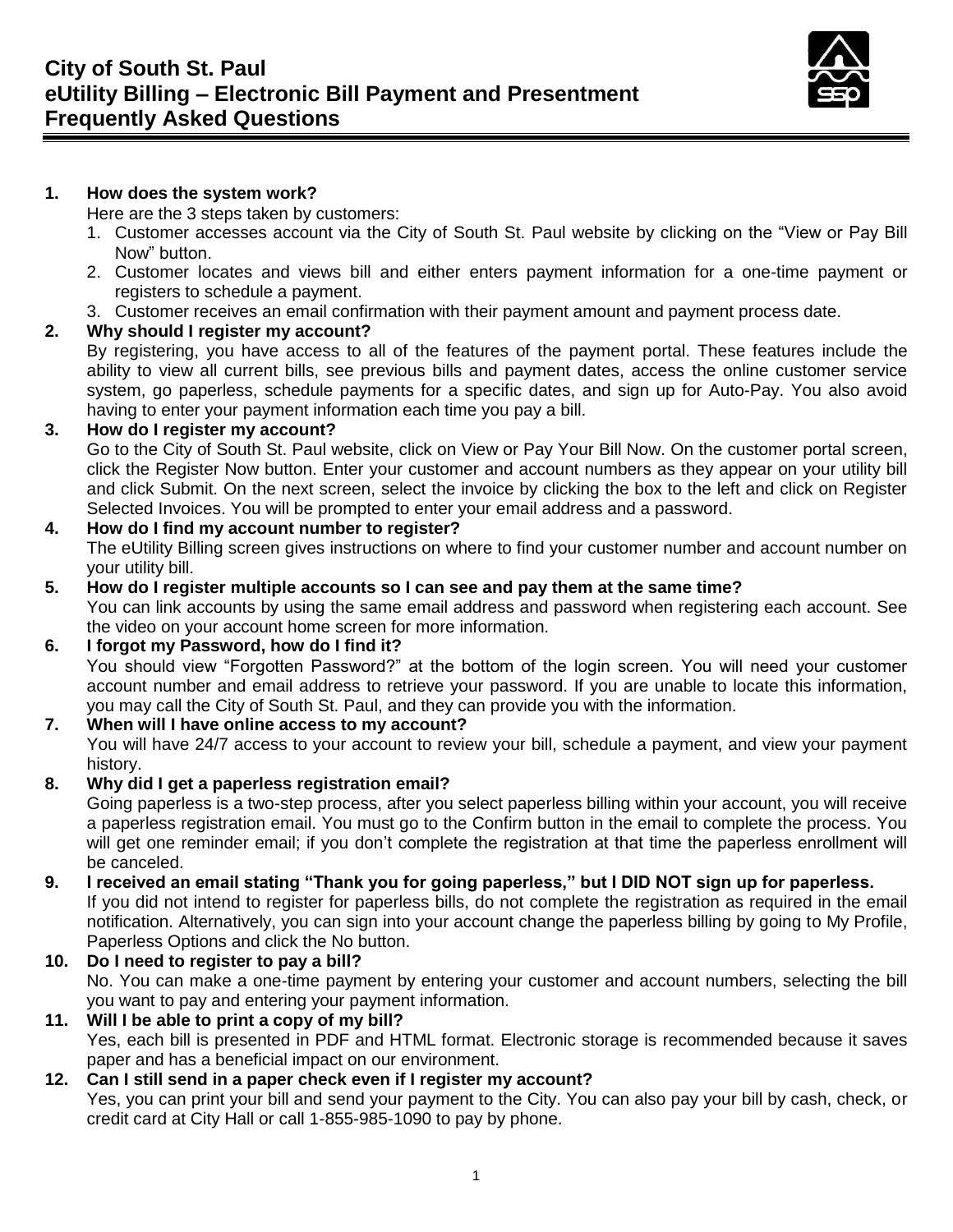

#### **13. What are the costs for paying online?** There are no signup costs, subscription fees or transaction fees for online or phone payments. **14. Do I have to enter an email address to make a payment?** Yes, an email address is required for payment confirmation. A payment receipt is sent via email. **15. What information do I need to make a payment?** You will need to enter your credit card or bank account information to make a payment. If you registered your account, you can save this information for future use. If you make a one-time payment, you will need to enter your credit card or bank account information as well as your customer and account numbers. **16. What forms of payment can I use?** You can pay by credit or debit card (the City accepts Visa, MasterCard and Discover) or you may pay by electronic check from your bank account (checking or savings). **17. When can I pay?** You can make payment or review your account 24 hours a day, 7 days a week. It is always a good idea to pay or schedule a payment at least few days before the due date to allow for processing time **18. Can I make a partial payment on my account?** Yes, the City of South St. Paul allows partial payments. **19. Can I make a payment if I do not have a balance due on my account?** Yes, the City of South St. Paul accepts prepayments on account; however you must register your account to do so. You cannot make a one-time payment on your account if there is no balance due. **20. When I try to pay my bill, it asks for credit card information and I want to pay by electronic check.** Under "How would you like to pay" go to the drop-down box and choose EFT Check. **21. Can I use more than one payment method to pay my bill?** Yes, you may use one payment method for part of your bill and another payment method for the remainder of your bill. You must enter each payment as a separate transaction for each payment type. **22. How will I know that my payment has been accepted?** After you submit your payment, you will see a payment confirmation screen. The payment confirmation message will contain an approved number for credit cards or a processed number for electronic check. You will also receive a confirmation email. The email will include your customer and account number, invoice number, amount paid, and confirmation message. **23. How long does it take for a credit card transaction to process if I pay online?** Credit card transactions typically take 48 hours to settle. An authorization is issued immediately; however, it takes 48 hours for the money to be transferred. **24. How long does it take for an electronic check/EFT (electronic funds transfer) transaction to process if I pay online?** EFT transactions typically take 48 – 72 hours to settle. **25. How can I tell if my payment has been posted?** To verify that your payment has posted to your account, log into your account and select "View paid or closed invoices". If you made a one-time payment, enter your customer and account number as if you were making a payment. You will see that the balance due on the invoice you selected will reflect the payment you made. **26. What is Auto-Pay?** Auto-Pay means that your bill will be paid automatically on the due date using your default credit card or

bank account. This will avoid any late fees and free you from having to remember when to pay.

# **27. Can I cancel Auto-Pay?**

Yes, log into your account; under My Profile, select AutoPay. Click the Edit icon under Options on the right side of the screen. In the Edit AutoPay Setup window, click the No button and save. You can also cancel AutoPay by deleting all accounts and credit cards under Payment Methods.